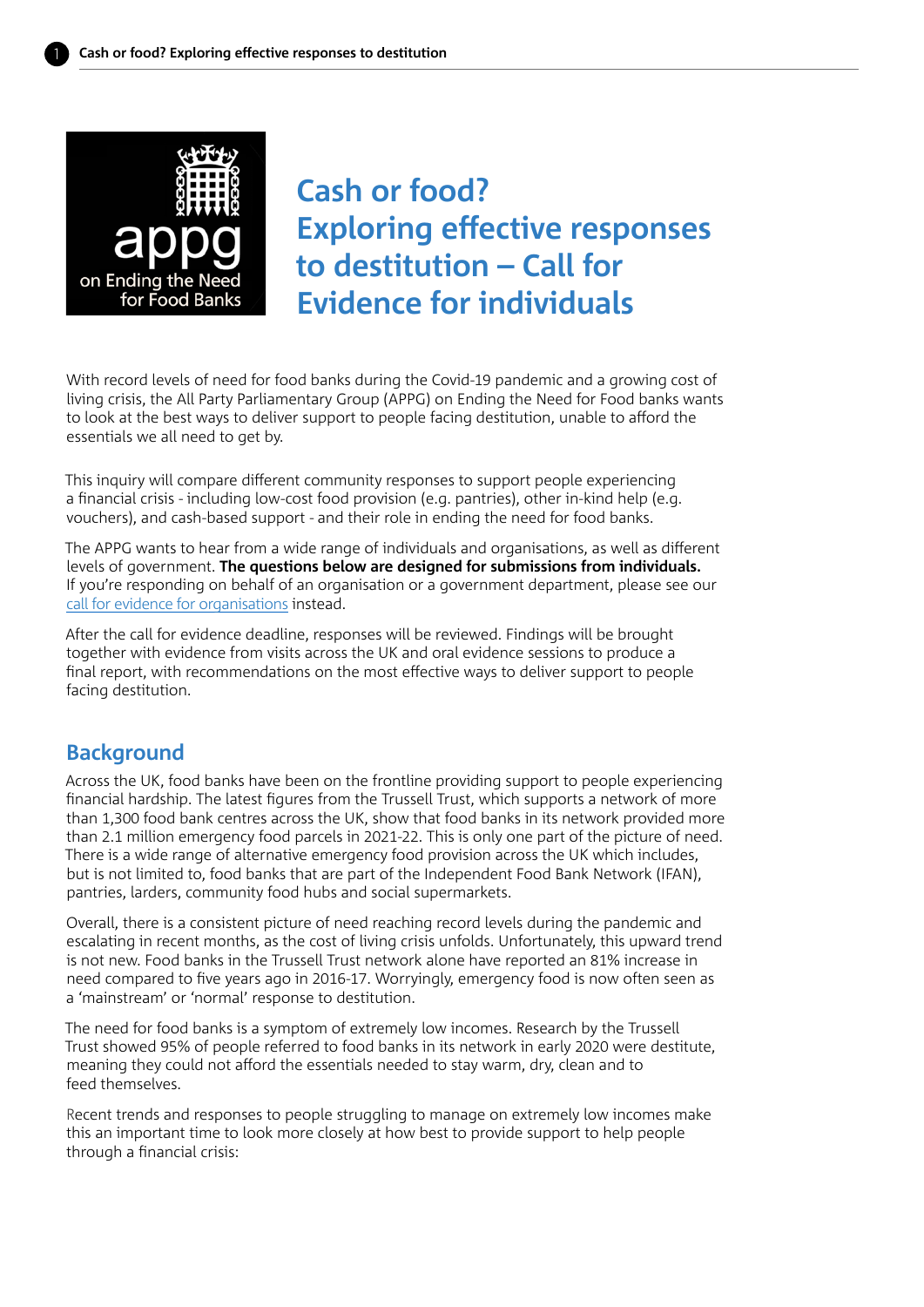

- 1. The social security system has a vital role to play in protecting people from destitution and needing to turn to food banks. While helpful steps were taken to boost social security during the pandemic, must of this support has ended. Benefits are now at a historically low level and do not reflect the true cost of living.
- 2. Local crisis support can play an important role in helping people to deal with a short-term financial shock. However, in England, this support can take many different forms – local crisis support has turned into a postcode lottery. Extra funding for this 'local welfare' support (as part of the UK government's pandemic and cost of living responses) is often not spent effectively. As the APPG recommends, much [more action is needed](https://www.trusselltrust.org/wp-content/uploads/sites/2/2022/05/APPG-ETNFFB-LWAS-recommendations-briefing-FINAL.pdf) to get local welfare support to work well.
- 3. There has been a big growth in alternative emergency and low cost food providers across the UK. However, overall levels of destitution have increased in recent years. This suggests that food-based solutions alone cannot be the solution to extreme low incomes.
- 4. The high level of need for food banks has started conversations about other ways to get support to people who need it most. In Scotland, for example, there is more discussion about 'cash-first' approaches, where direct, easily accessible cash payments are made to people experiencing a financial crisis. There have also been calls for a right to food to encourage protection from destitution and the inability to afford to put food on the table.

A proper assessment of the lessons from these trends is needed if we are to stem the tide of food bank provision in our communities, and make the best use of public spending intended to reduce food bank need.

# **Terms of Reference**

We are particularly interested in responses to **questions listed on the following page.** These focus on three key areas:

- The advantages and disadvantages of food banks and the provision of emergency food, including alternative food-based provision (e.g. low cost retailers like pantries)
- The advantages and disadvantages of alternatives to food-based provision, including other 'in kind' support, and cash-based support/grants
- The lessons and potential opportunities from wider approaches, including international examples and rights-based approaches.

### **How to respond**

- The deadline for submitting your written evidence to the APPG is Friday 8 July 2022.
- Please include your name and contact details in your submission.
- We advise you to keep your submission to under 5,000 words. If possible, this should be sent as a single document, with a short opening summary, and should be a Word document rather than a PDF.
- **You do not need to provide answers to all questions, only those which are most relevant.**
- Please indicate in your submission if you would be willing to be to give evidence at the inquiry's evidence sessions in September and October, with support from the APPG.
- Unless we receive a specific request not to, submissions by individuals may be published anonymously.
- Please email your written evidence to [public.affairs@trusselltrust.org](mailto:public.affairs%40trusselltrust.org?subject=)
- If you will find it difficult to submit your evidence by email, please get in touch with us at [public.affairs@trusselltrust.org](mailto:public.affairs@trusselltrust.org)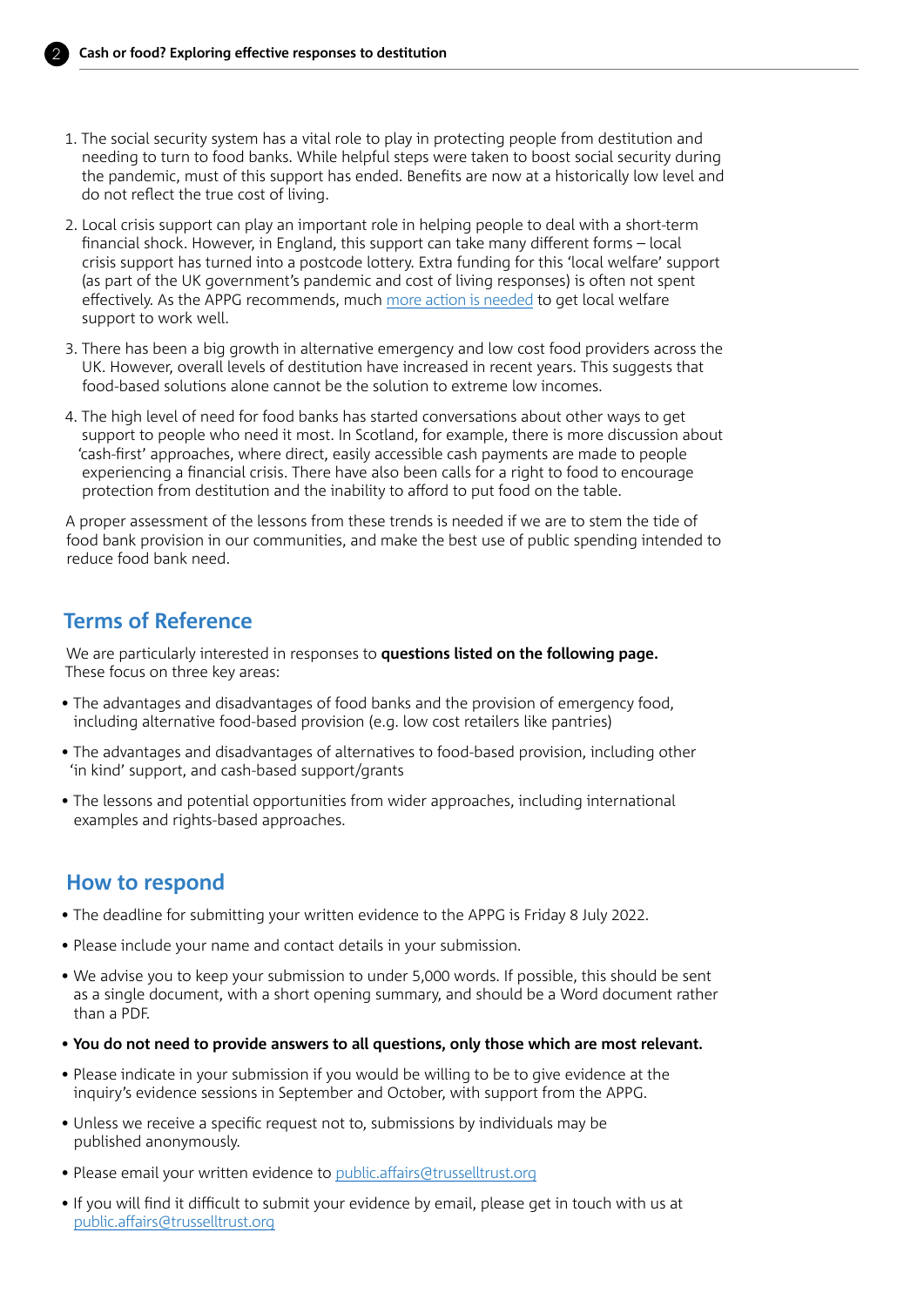

## **Inquiry Timeline**

| <b>Inquiry Stage</b>                             | <b>Key Dates</b>       |
|--------------------------------------------------|------------------------|
| Launch of the inquiry and call for evidence      | Thursday 12 May 2022   |
| Visits to food banks and other support providers | May - June 2022        |
| Written submissions deadline                     | Friday 8 July 2022     |
| Oral evidence sessions                           | September/October 2022 |
| Launch of the final report                       | December 2022          |

# **Questions you may wish to consider**

**You do not need to answer all of these questions, only those which feel relevant to you. You can share as much or as little information about your experiences as you feel comfortable with.** 

#### **The role of food banks**

- Have you ever used a food bank? If so:
	- What led you to need this support?
	- How easy was it to access support from your local food bank?
	- Apart from an emergency food parcel(s), did you receive any other support?
	- How did it feel to receive support from a food bank?
	- Did the support you received help to resolve the reason you needed the food bank? If so, how?
- What do you think are the advantages and disadvantages of providing emergency food parcels to people who cannot afford essentials? You might want to consider how much choice, flexibility or dignity this type of support provides.
- In a future society where food banks are no longer needed to provide emergency food, what are the values and attributes that you've seen at food banks that you would want to see held onto by communities?

#### **The effectiveness of alternatives to providing emergency food**

- Have you ever received help from a charity or your local authority to deal with a short-term financial shock? This might include a cash grant, a voucher to spend on the high street, in a supermarket or to go towards your energy bills or phone credit, or support with furniture or white goods, such as a fridge. If so:
	- What was the reason which led you to ask for support?
	- What support was provided? How easy was it to get this support? For instance, did you need to fill in forms and provide evidence?
	- How did it feel to access this support?
	- Did the support you received help to resolve the financial shock you were experiencing? If so, how?